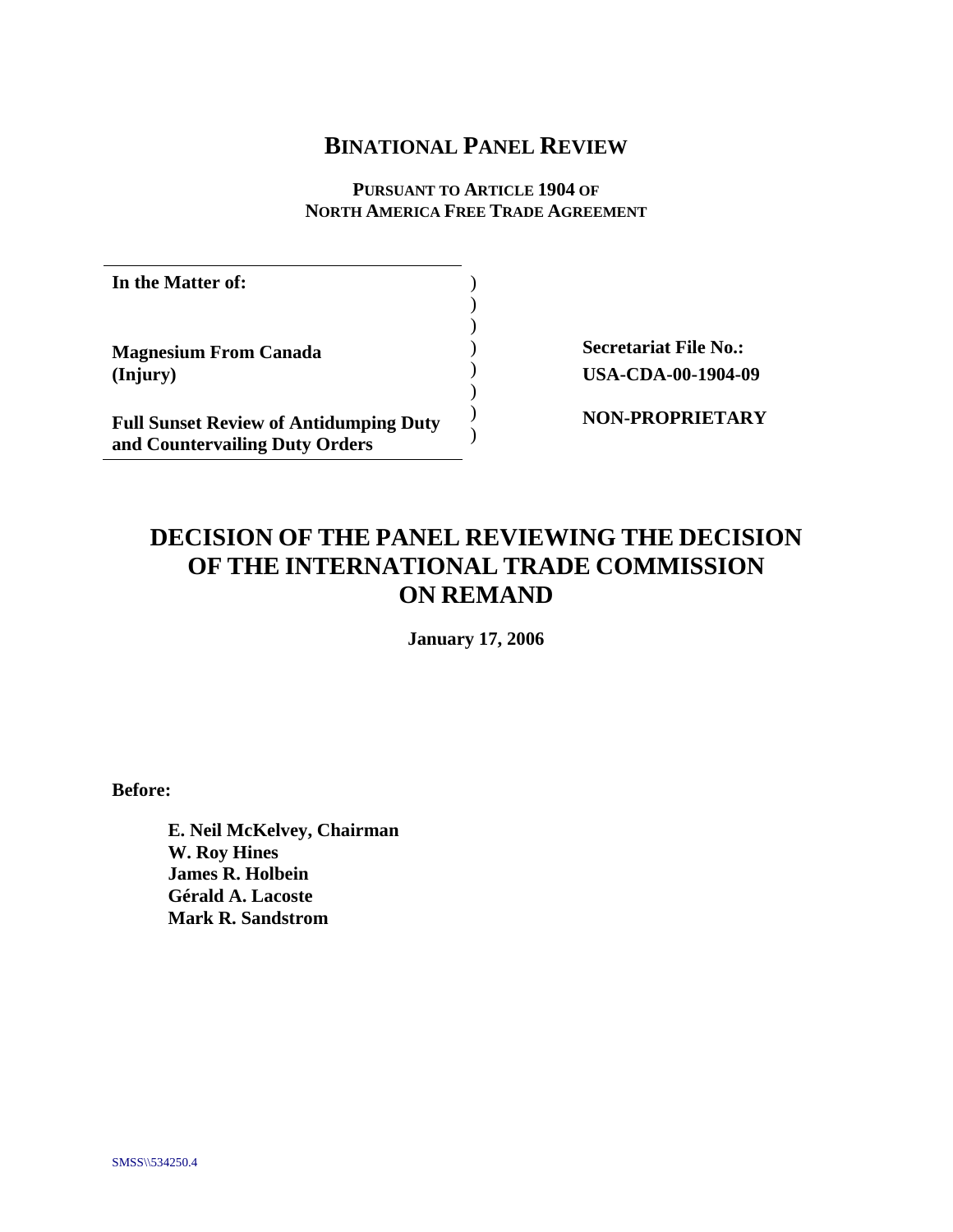## **APPEARANCES:**

On behalf of the Gouvernement du Québec: Paul, Hastings, Janofsky & Walker, LLP (Hamilton Loeb, A. Jeff Ifrah)

On behalf of the United States International Trade Commission: Lyn M. Schlitt James M. Lyons Andrea C. Casson

On behalf of U.S. Magnesium LLC: King & Spalding (Stephen A. Jones, Joseph W. Dorn)

On behalf of Norsk Hydro Canada: Steptoe & Johnson (Eric C. Emerson, Gregory S. McCue)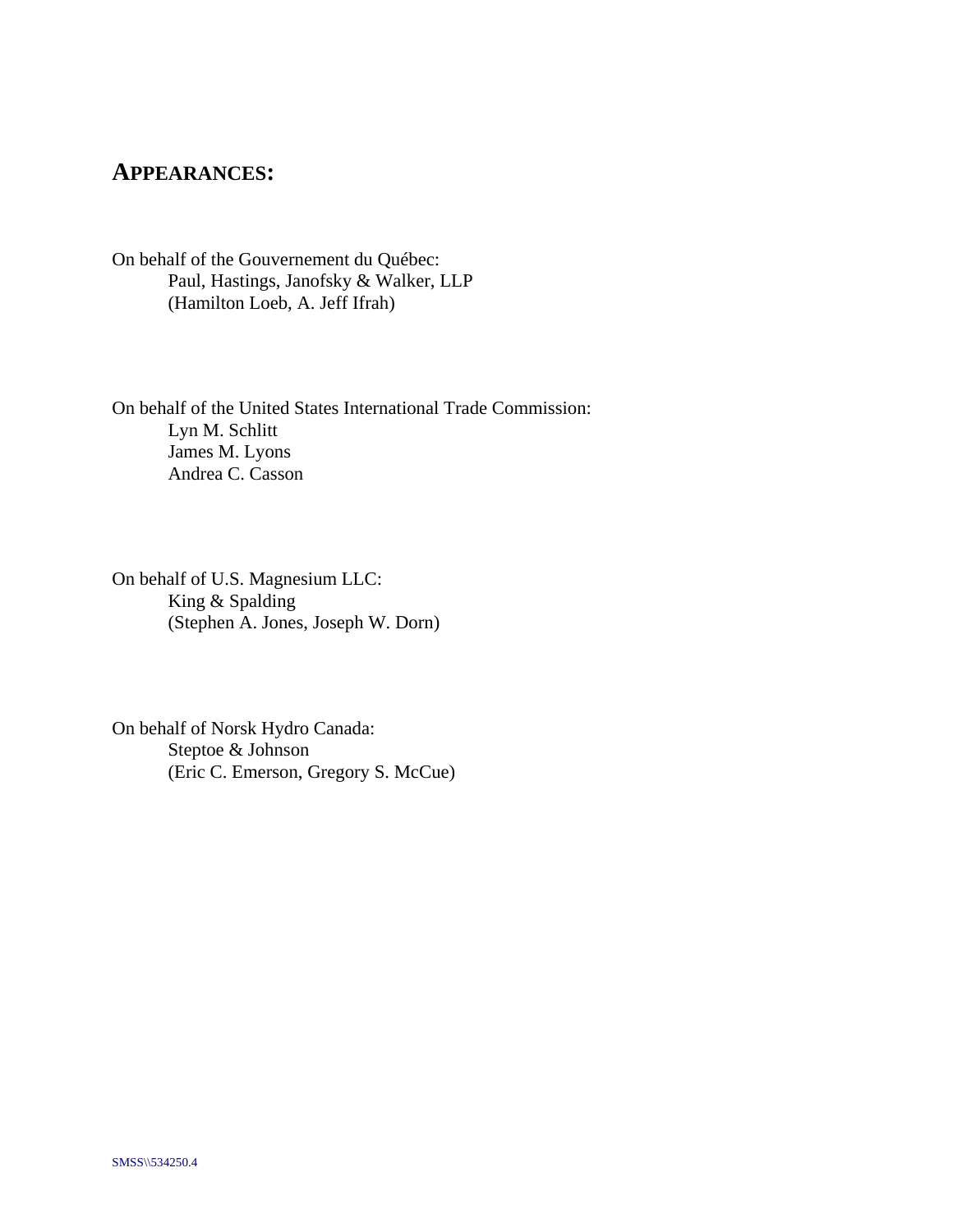# **TABLE OF CONTENTS**

| 4. PRICE AND VOLUME IMPLICATIONS AS TO PURE MAGNESIUM 3 |  |
|---------------------------------------------------------|--|
| 5. PRICE AND VOLUME IMPLICATIONS AS TO ALLOY MAGNESIUM4 |  |
|                                                         |  |
|                                                         |  |
|                                                         |  |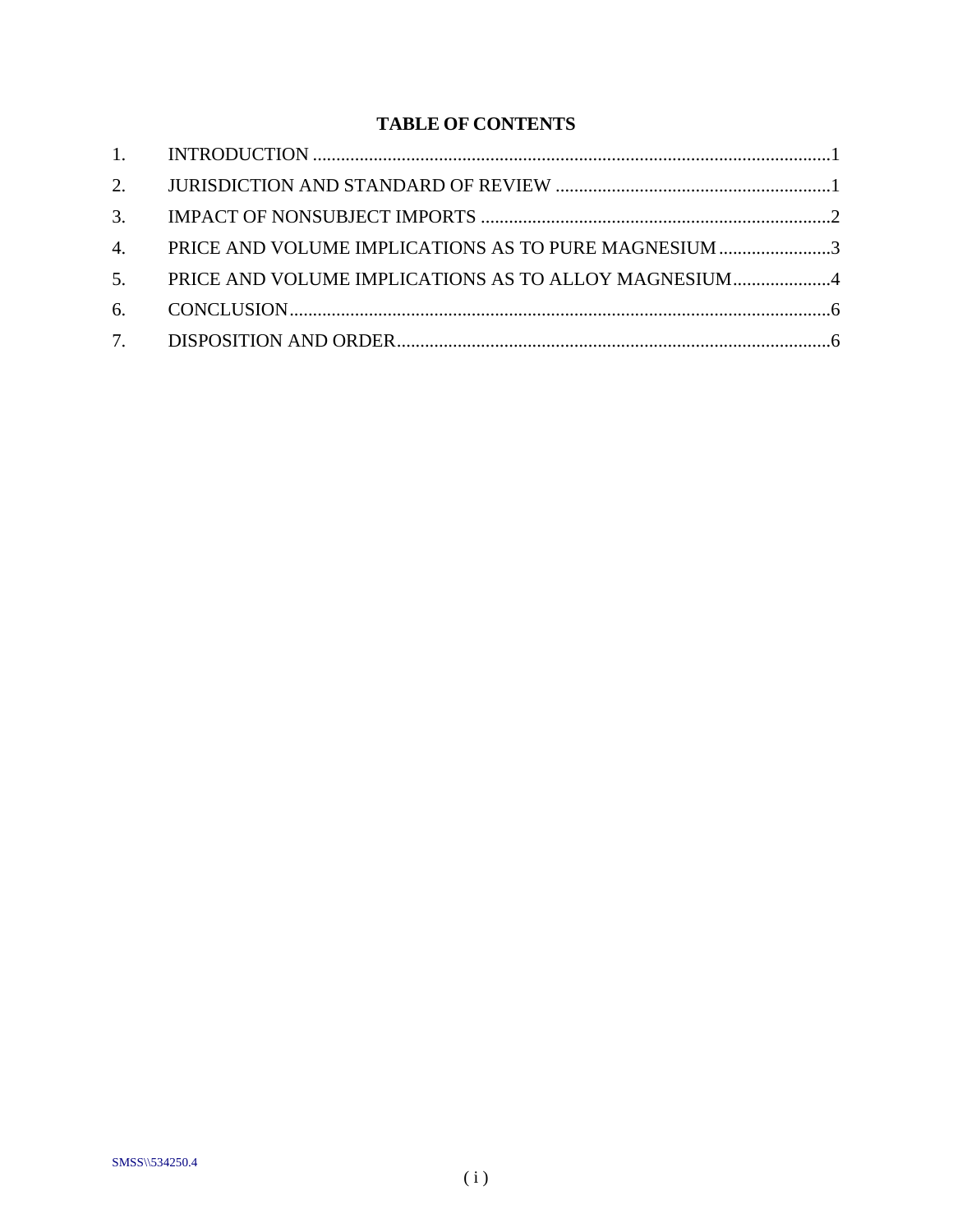## <span id="page-3-0"></span>**1. INTRODUCTION**

By its decision dated July 16, 2002, this United States – Canada Binational Panel remanded the Determination of the United States International Trade Commission (the Commission) in *Magnesium from Canada*, in a five-year sunset review pursuant to section 751(c) of the *Tariff Act*, 19 U.S.C. § 1675(c), as to whether revocation of the antidumping Order covering pure magnesium or of the countervailing duties Orders covering pure magnesium and alloy magnesium imported from Canada would likely lead to continuation or recurrence of material injury to the U.S. industry On October 15, 2002, the Commission issued its Views on Remand.

All of the members of the original Panel, except W. Roy Hines and E. Neil McKelvey, resigned since the Panel's 2002 decision, resulting in replacements - causing extensive delays and a further public hearing in March, 2004 to enable new Panel members to study the record. The present members of the Panel are as listed on the front page of this decision.

In reviewing the Remand Determination of the Commission, the Panel also received and considered submissions from the Gouvernement du Québec, the Commission, U.S. Magnesium LLC, and Norsk Hydro Canada Inc. (NHCI).

## **2. JURISDICTION AND STANDARD OF REVIEW**

The Panel's jurisdiction arises from chapter 19 of the North American Free Trade Agreement under which Panels replace judicial review of final antidumping and countervailing duty determinations by the Commission and apply United States laws, rules and the standard of review relating to decisions of administrative tribunals.

The standard of review requires a Panel to "hold unlawful any determination, finding, or conclusion found . . . to be unsupported by substantial evidence on the record, or otherwise not in accordance with law".<sup>[1](#page-3-1)</sup> "Substantial evidence" has been described by the United States Supreme Court as "more than a mere scintilla. It means such relevant evidence as a reasonable mind might accept as adequate to support a conclusion."<sup>[2](#page-3-2)</sup> In a sunset determination, the Commission is required to determine whether "revocation of an order . . . would be likely to lead to continuation or recurrence of material injury within a reasonably foreseeable time".<sup>[3](#page-3-3)</sup> U.S. courts have declared that the word "likely" means "probable".<sup>[4](#page-3-4)</sup> This standard of review was applied by the Panel in 2002 and is again being applied in this instance. However, in reviewing the Commission's Determination dated October 15, 2002, the Panel is not sitting as an appellate body of its first decision nor as a Panel reviewing the issues *de novo*. The Remand Order was very precise in stating what the Commission was required to do. Thus, the standard of review as described above is being applied to the responses provided by the Commission to the Panel Orders. Consequently, our decision focuses on the analysis and conclusions of the Commission as they relate to evidence on the record that is pertinent to the Orders of the Panel.

<span id="page-3-1"></span><sup>&</sup>lt;sup>1</sup> Tariff Act, 19U.S.C. 1516a(b)(1)(B)

<span id="page-3-2"></span><sup>&</sup>lt;sup>2</sup> Universal Camera Corp. v. NLRB 340, U.S. 474, 477 (1951)

<span id="page-3-3"></span> $3 \text{ Tariff act}, 19 \text{ U.S.C. } 1675(a)(1)$ 

<span id="page-3-4"></span><sup>4</sup> Unisor Industeel, S.A. v. United States No 01-00006. Slip Op. 02-39 (Ct. Int'l Trade) (2002) SMSS\\534250.4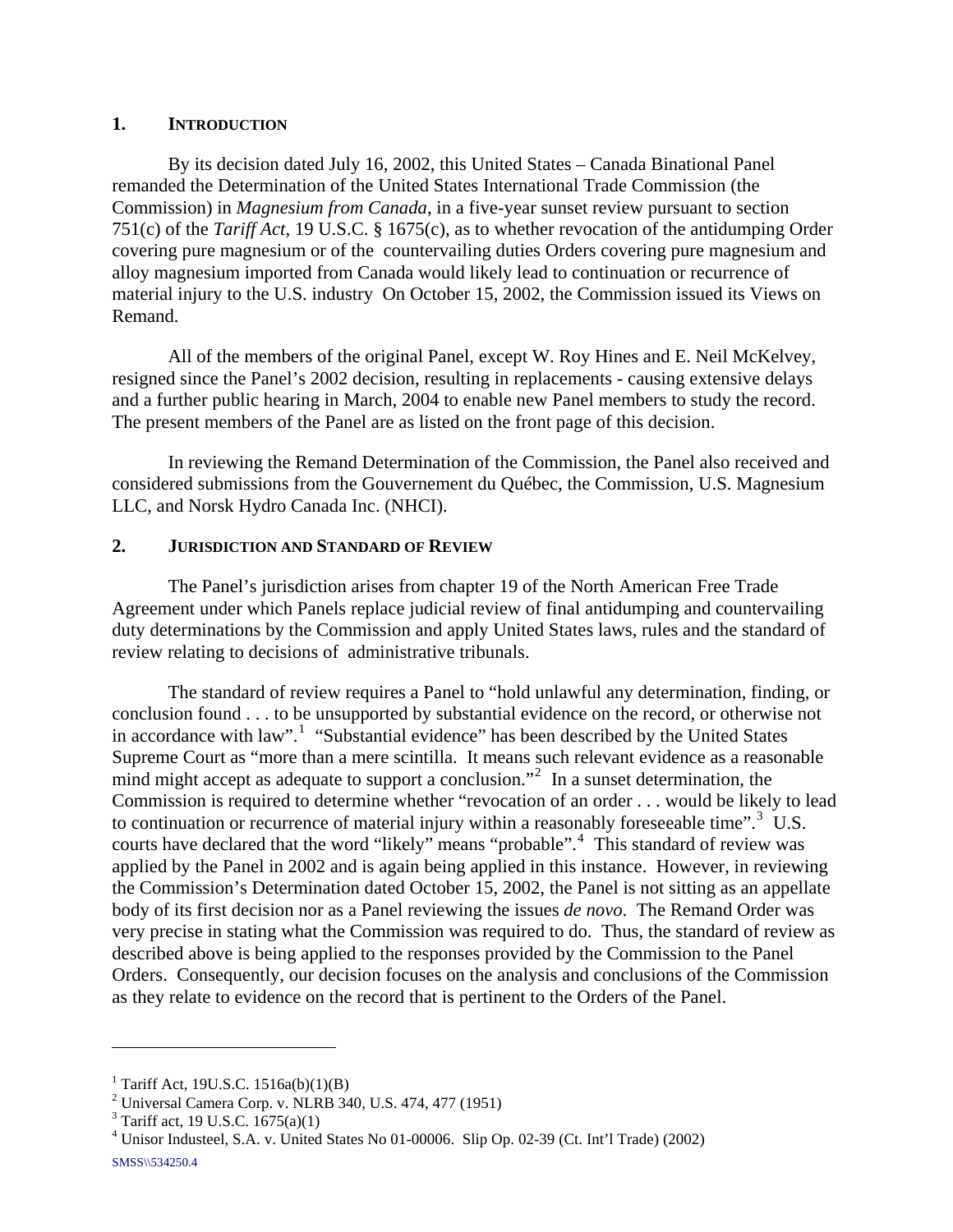## <span id="page-4-0"></span>**3. IMPACT OF NONSUBJECT IMPORTS**

In its July 16, 2002 Remand, the Panel instructed the Commission to examine the impact of substitutable nonsubject imports to establish if they would contribute to a continuation or recurrence of material injury to the domestic industry following the revocation of the Orders. In its review of the record relating to this issue, the Panel was unable to determine the extent to which the Commission had examined the impact of nonsubject imports on the United States domestic market nor whether the issue had been examined in sufficient depth to determine to what extent likely material injury to the domestic industry would be attributable to the revocation of the Orders as distinct from that attributable to nonsubject imports. The Panel conducted a detailed review of the evidence on substitutability and concluded:

> Taking into consideration the scant evidence on the record supporting non-substitutability, together with the extensive evidence on the record detracting therefrom, the Panel concludes that the record lacks substantial evidence to support the Commission's finding of non-substitutability.<sup>[5](#page-4-1)</sup>

As a result, the Panel instructed the Commission to:

Examine the likely impact of substitutable nonsubject imports sufficiently to establish the extent to which material injury that might be likely to occur within a reasonably foreseeable time following revocation of any of the orders, would be attributable to revocation of the orders.<sup>[6](#page-4-2)</sup>

In its Determination on Remand, the Commission clarified its position to confirm that substitutability between subject and nonsubject product was, in fact, a consideration in its decision and its finding that nonsubject imports were less substitutable than Canadian goods for the domestic products. In its Views on Remand, the Commission elaborated on its original finding that nonsubject goods are not commercially substitutable for the Canadian or domestic product. It found that the subject imports from Canada and the nonsubject imports in general are substitutable, but that there are limitations on their practical substitutability because they do not compete in the U.S. market on the same terms. It said that "substitutability is not an absolute either/or condition, but rather reflects a range based on considerations such as quality, existence and stringency of certification requirements, differences in sales terms and contractual terms, availability, delivery times, and any other factors that limit or enhance competition between the products in the U.S. market."<sup>[7](#page-4-3)</sup>

The Commission referred to the views of U.S. and Canadian producers that there are constraints on the degree of substitutability and noted that the responses to the purchasers' questionnaire confirmed this view. It said:

<span id="page-4-1"></span> $<sup>5</sup>$  Decision of the Panel, July 16, 2002, p. 11</sup>

<span id="page-4-2"></span><sup>6</sup> *Ibid*, p. 15 7

<span id="page-4-3"></span> $\frac{7}{1}$  Non-Proprietary Views of the Commission on Remand, October 15, 2002, p. 6 SMSS\\534250.4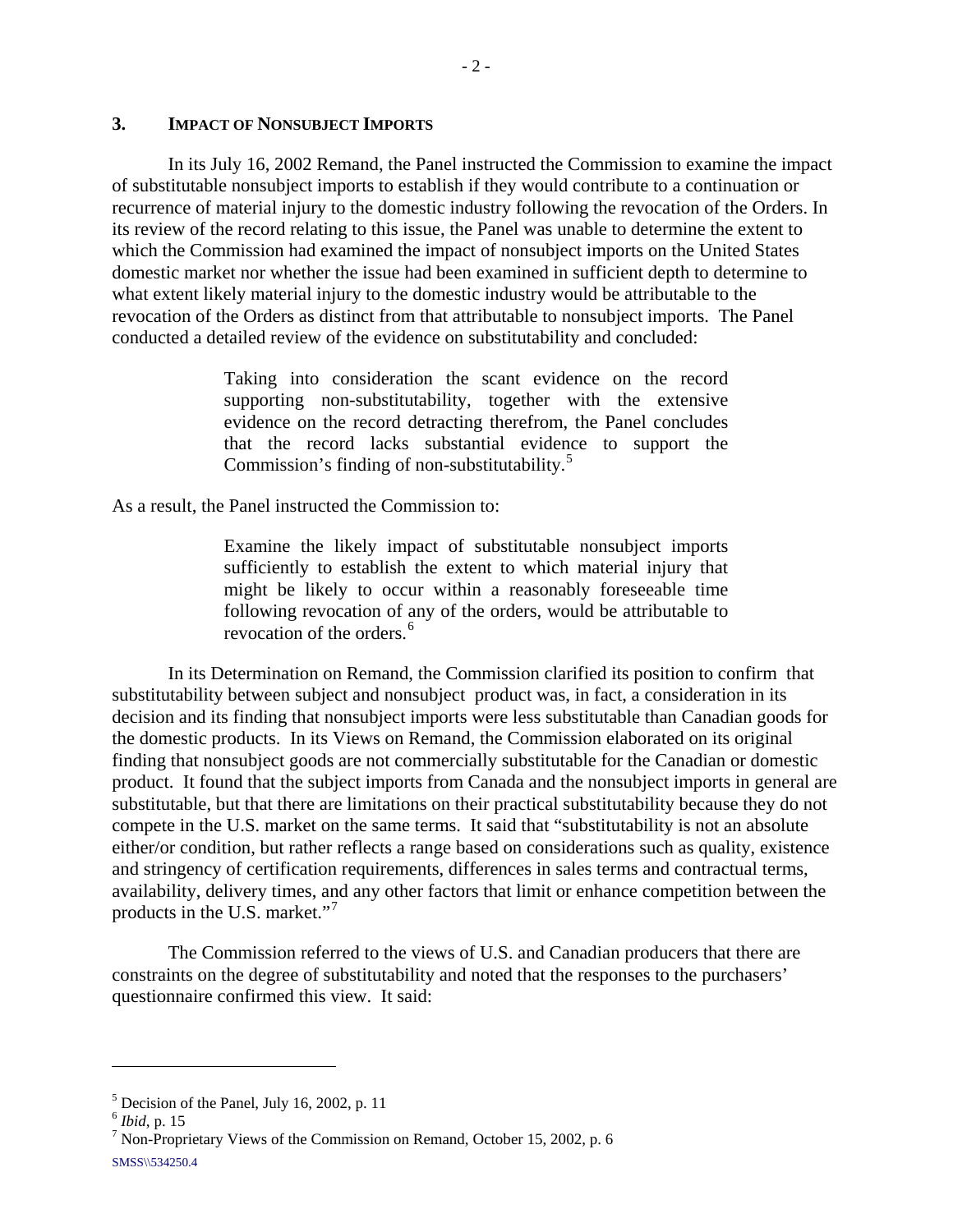<span id="page-5-0"></span>As the fact-finder in these reviews, we have determined to place more weight on the questionnaire responses, . . . that demonstrated there are valid commercial limitations on the substitutability between nonsubject imports and both domestic pure (and alloy) magnesium and the subject imports from Canada.<sup>[8](#page-5-1)</sup>

In this connection, the Panel was also mindful of the related question of the degree to which nonsubject imports can influence a decision in a sunset review. As decided in *Nippon*, "an affirmative material injury determination under the statute requires no more than a substantial factor showing…As long as its (dumping) effects are not merely incidental, tangential or trivial, the foreign product sold at less than fair market value meets the causation requirement."<sup>[9](#page-5-2)</sup> Accordingly, it is clear to this Panel that the focus in a sunset review must be on the impact of revocation of the Order on subject imports, regardless of the likely injurious impact of imports on nonsubject imports. Thus, having reconsidered the question of the effect of nonsubject goods, the Panel affirms the Commission on this point.

#### **4. PRICE AND VOLUME IMPLICATIONS AS TO PURE MAGNESIUM**

The Panel noted that Canadian producers had not been a factor in the U.S. market for pure magnesium for a number of years and that U.S. price levels had been determined by factors other than prices of subject goods from Canada. As such, and because pricing was a significant factor in the case, the Panel concluded that it was important for the Commission to identify evidence in the record supporting its findings that revocation of the antidumping and countervailing duty Orders would lead to price underselling and price levels for subject goods that would have significant depressing or suppressing effects in the U.S. market. Accordingly, the Panel instructed the Commission to:

> PRESENT the price and volume implications of revocation of the antidumping or countervailing duty orders on pure magnesium with sufficient analysis to show how the record supports the Commission's findings that revocation of these orders would be likely to lead either to significant underselling, or to price levels for subject goods that would have significant depressing or suppressing effects. $10$

In its Determination on Remand, the Commission presented considerable detail to describe and elaborate its assessment of the combined capacity of the two Canadian producers, identified specific export intentions of Magnola for 2001 in the face of a flat market and reasonably projected expanded shipments to the United States if the two Orders were revoked. The Commission stated that the "industry's operating performance during the review period does not support a finding that the industry is vulnerable at the present time"<sup>[11](#page-5-4)</sup>. However, other factors did support a conclusion or "weakness" or vulnerability. Views were expressed

<span id="page-5-2"></span><span id="page-5-1"></span><sup>&</sup>lt;sup>8</sup> *Ibid*, pp. 11-12<br><sup>9</sup> *Nippon Steel Corporation v. International Trade Commission*, 345 F.3d 1379, 1381 (Fed. Cir. 2003) <sup>10</sup> Decision of the Panel, July 16, 2002, p. 15

<span id="page-5-3"></span>

<span id="page-5-4"></span> $11$  Sunset Views of the Commission, July 28, 2000, p. 28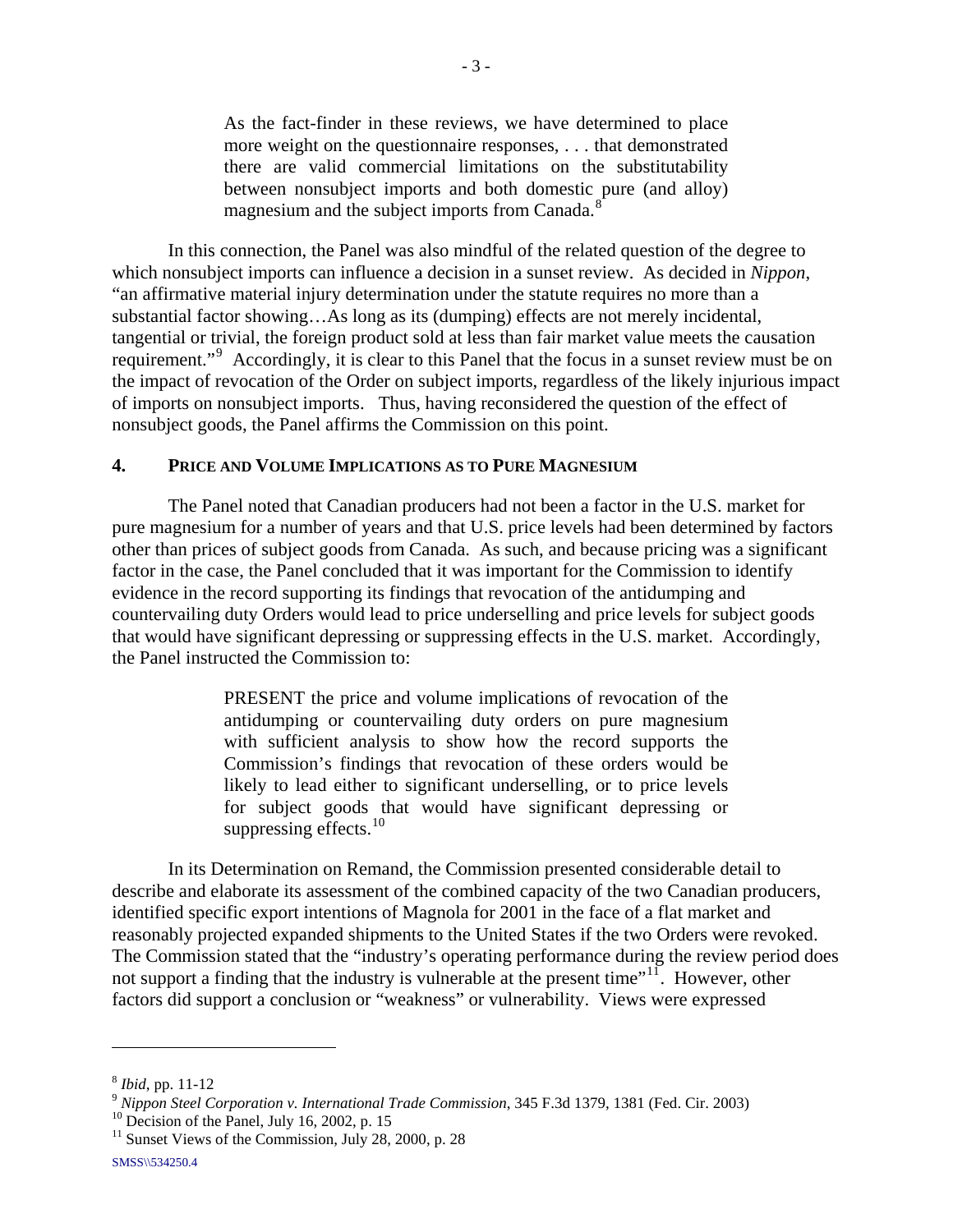<span id="page-6-0"></span>concerning NHCI's past record of dumping and its receipt of countervailable subsidies as well as current competitive conditions in the market and how Magnola was expected to price its product on entry into the market. However, the Commission failed to respond to the Panel's specific request concerning pricing record evidence that led it to conclude that Magnola's pricing practice intentions would lead to underselling and material injurious impacts for domestic firms. Nonetheless, the Panel has concluded after careful analysis and study, especially in respect of capacity projections and the past history of dumping and subsidization involving producers other than Magnola, that the legal requirements were met for a finding that revocation of the Orders could lead to a continuation or recurrence of material injury in this sunset review. The Panel affirms the Commission's Determination on this point.

## **5. PRICE AND VOLUME IMPLICATIONS AS TO ALLOY MAGNESIUM**

As in the case of pure magnesium, the Panel sought clarification as to the record evidence that supported the Commission's conclusions regarding Magnola's pricing policies. The Commission concluded that the "industry's operating performance during the review period does not support a finding that the industry is vulnerable at the present time"<sup>[12](#page-6-1)</sup>. However, other factors did support a conclusion of "weakness" or vulnerability. The Panel concluded in its Remand that "the Commission's analysis is contingent upon the validity of its presumption that Magnola would likely enter the market at low prices and at significant volumes in relation to demand increases." $13$  In the circumstances, and given that the countervailing duty was relatively low and had not been an obstacle to NHCI's participation in the United States market, the Panel instructed the Commission to:

> PRESENT the price and volume implications of revocation of the countervailing duty order on alloy magnesium with sufficient analysis to show how the record supports the Commission's findings that revocation of this order would be likely to lead to Magnola entering the market either by underselling, or with volumes that would be significant in relation to anticipated demand increases.[14](#page-6-3)

In its Determination on Remand, the Commission focused its primary analysis on NHCI's production capacity and inventories in Canada and Magnola's probable contribution to that capacity. In addition, it stated that Magnola had indicated that it expected to sell a significant volume of alloy magnesium to purchasers in the United States in 2001, a number that the Commission found rather conservative in light of the extent of NHCI's sales in the United States<sup>[15](#page-6-4)</sup>. The Commission further noted that " $\dots$  in order to achieve this goal Magnola would engage in aggressive price competition for sales, and that such aggressive pricing would

<span id="page-6-1"></span><sup>&</sup>lt;sup>12</sup> *Ibid*, p. 28<br><sup>13</sup> Decision of the Panel, July 16, 2002, p. 13<br><sup>14</sup> *Ibid*., p. 15

<span id="page-6-3"></span><span id="page-6-2"></span>

<span id="page-6-4"></span><sup>&</sup>lt;sup>15</sup> Non-Proprietary Views of the Commission on Remand, October 15, 2002, p. 31 SMSS\\534250.4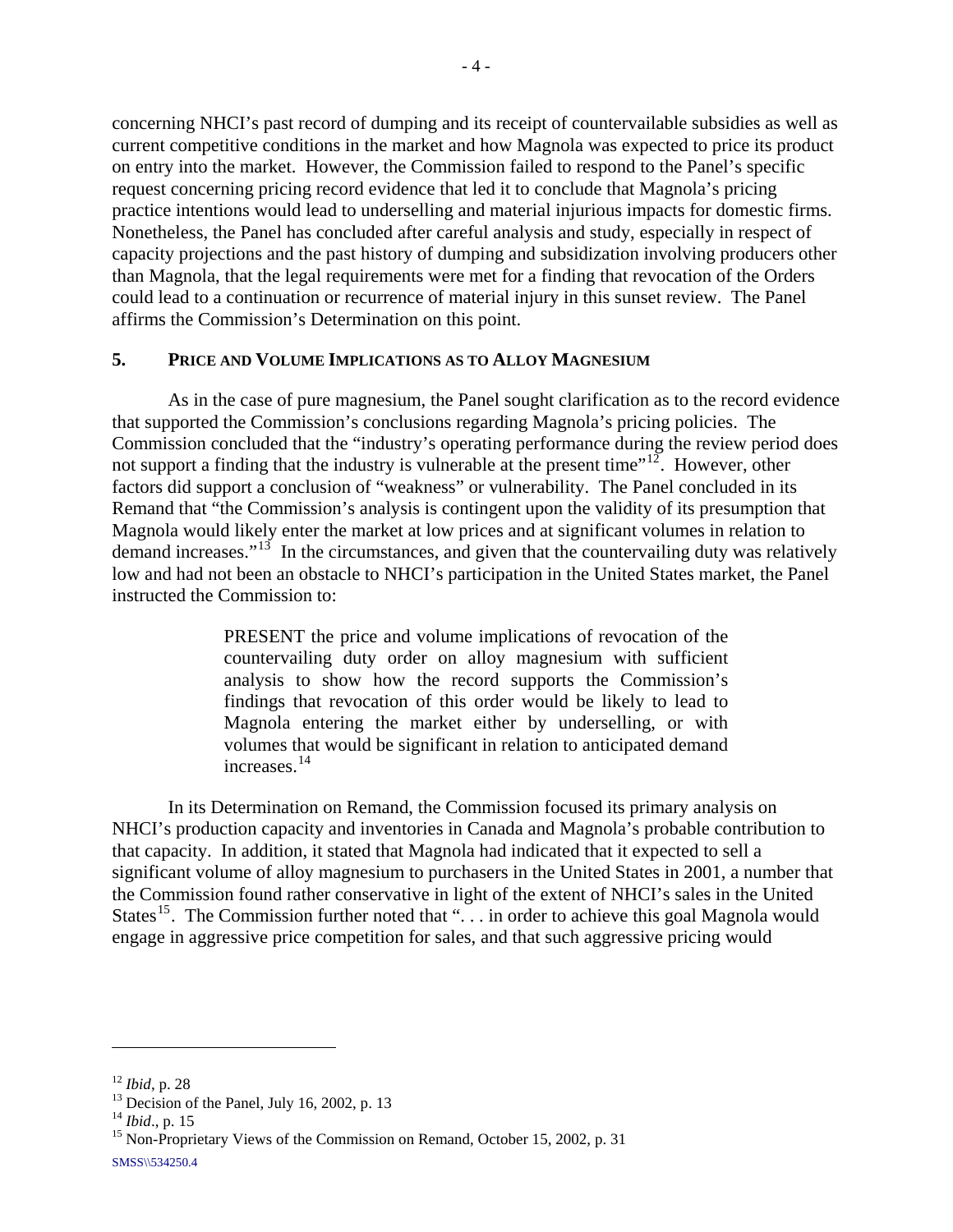significantly increase if the Order was revoked."<sup>[16](#page-7-0)</sup> The anticipated export sales were not analyzed in relation to expected market demand in 2001.

On volume and price, the Commission found the following evidence persuasive  $17$ :

- The substitutability and absence of non-price distinctions between the U.S. and Canadian products in this price sensitive market;
- Magnola has already made sales approaches to U.S. purchasers, including all of Magcorp's customers;
- This strategy is consistent with pre-order behaviour of the subject imports;
- In order to achieve Magnola's projections for exports in 2001, it would engage in aggressive price competition;
- The already substantial market presence of subject imports from Canada;
- The stated focus by NHCI and Magnola on the alloy magnesium market;
- The substantial additional capacity expected to be added by Magnola and NHCI;
- Their ability to shift production from pure magnesium to alloy magnesium;
- Their ability to increase significantly exports to the U.S. market given its size and proximate location;
- The limited demand in Canada; and
- NHCI's substantial inventory levels.

The Commission's analysis however failed to respond to the instruction set out in the Panel's Remand. That instruction was specifically directed to obtaining clarification of the evidence in the record as to the anticipated pricing policies of Magnola – pricing policies that the Commission concluded would lead to significant increases in export volumes by this firm to the United States. Unlike the market for pure magnesium, the record contains evidence that clearly indicates that the alloy market was growing and demand was expected to continue to increase for the foreseeable future. Based on evidence on the record, U.S. producers could not meet this anticipated increase in demand. Moreover, Magnola had not benefited from a subsidy and the countervailing duty was at such a low level that it did not inhibit NHCI from selling increasing volumes into the United States. In its Remand Determination, the Commission provided no analysis nor identified facts from the record (either from testimonies or collected data) specifically relating to Magnola's future pricing policies, forecasts or projections. Its statements concerning underselling and price cutting appear to be more in the nature of assumptions.

1

<span id="page-7-0"></span><sup>16</sup> *Ibid*, p. 35 17 *Ibid*, pp. 32-33

<span id="page-7-1"></span>SMSS\\534250.4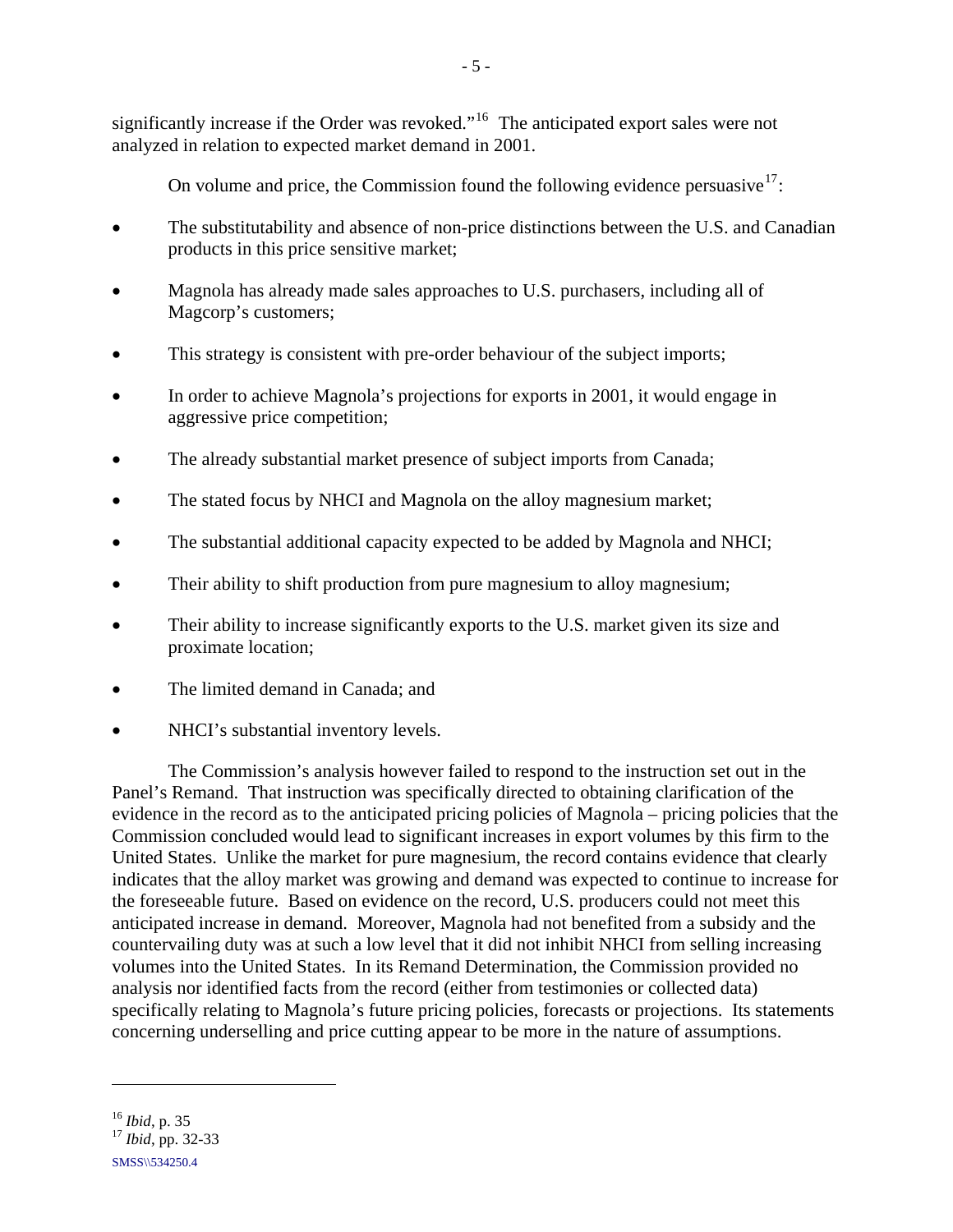<span id="page-8-0"></span>In this connection, the presumption that Magnola would probably undersell its competitors in the U.S. market is not supported by any analysis of the facts. Answers contained in a number of questionnaires clearly establish that price is not the only way firms attract new customers. Factors such as being a steady, reliable, close-by supplier to the automobile industry, the building of a strong supply relationship with customers, better service, better quality, better contract terms, better delivery times, more superior recycling programs, etc., all play a role in securing supplier/customer relationships. Moreover, NHCI was able to sell alloy magnesium in the U.S. market with the countervailing duty Order in place, and there would, therefore, appear to be no factual evidence to support a conclusion that the removal of the relatively low countervailing duty would provide an incentive to increase purchases from Canadian suppliers or to encourage further price reductions by Canadian firms.

While the assumed pricing scenario outlined by the Commission may have been plausible, the analysis that it put forward does not appear to identify any substantive factual evidence on the record to support its conclusions about the pricing intentions of Magnola, or to provide an explanation of how revocation of the Orders would lead to significant underselling and to price levels for subject goods that would have significant price depressing or suppressing effects causing a continuation or recurrence of material injury to the U.S. industry.

#### **6. CONCLUSION**

The Panel, having considered the Views of the Commission on Remand, has concluded that the Commission should revisit its Determination on Remand, as it relates to alloy magnesium. The Commission has not provided a reasoned explanation based on all of the evidence on the record to support a decision that revocation of the countervailing duty Order on imports of alloy magnesium from Canada would be likely to lead to continuation or recurrence of material injury to the domestic alloy magnesium industry within the reasonably foreseeable future due to underselling by Magnola.

#### **7. DISPOSITION AND ORDER**

The Panel remands this matter to the United States International Trade Commission and Orders the Commission to take action consistent with the findings and instruction set forth herein. In particular, the Panel instructs the Commission to:

Analyze the price, volume and impact of revocation of the countervailing duty Order on alloy magnesium to show how the record supports the Commission's conclusions, providing a reasoned explanation based on all of the evidence on the record to support a decision that revocation of the countervailing duty Order on imports of alloy magnesium from Canada would be likely to lead to continuation or recurrence of material injury to the domestic alloy magnesium industry within the reasonably foreseeable future due to underselling by Magnola. The Commission must provide further reasoned analysis supported by substantial evidence on the record, including any factual evidence not referred to in its Views on Remand, as to the conclusion that Magnola would enter the market by underselling in order to establish export volumes that would be significant in relation to anticipated demand increases.